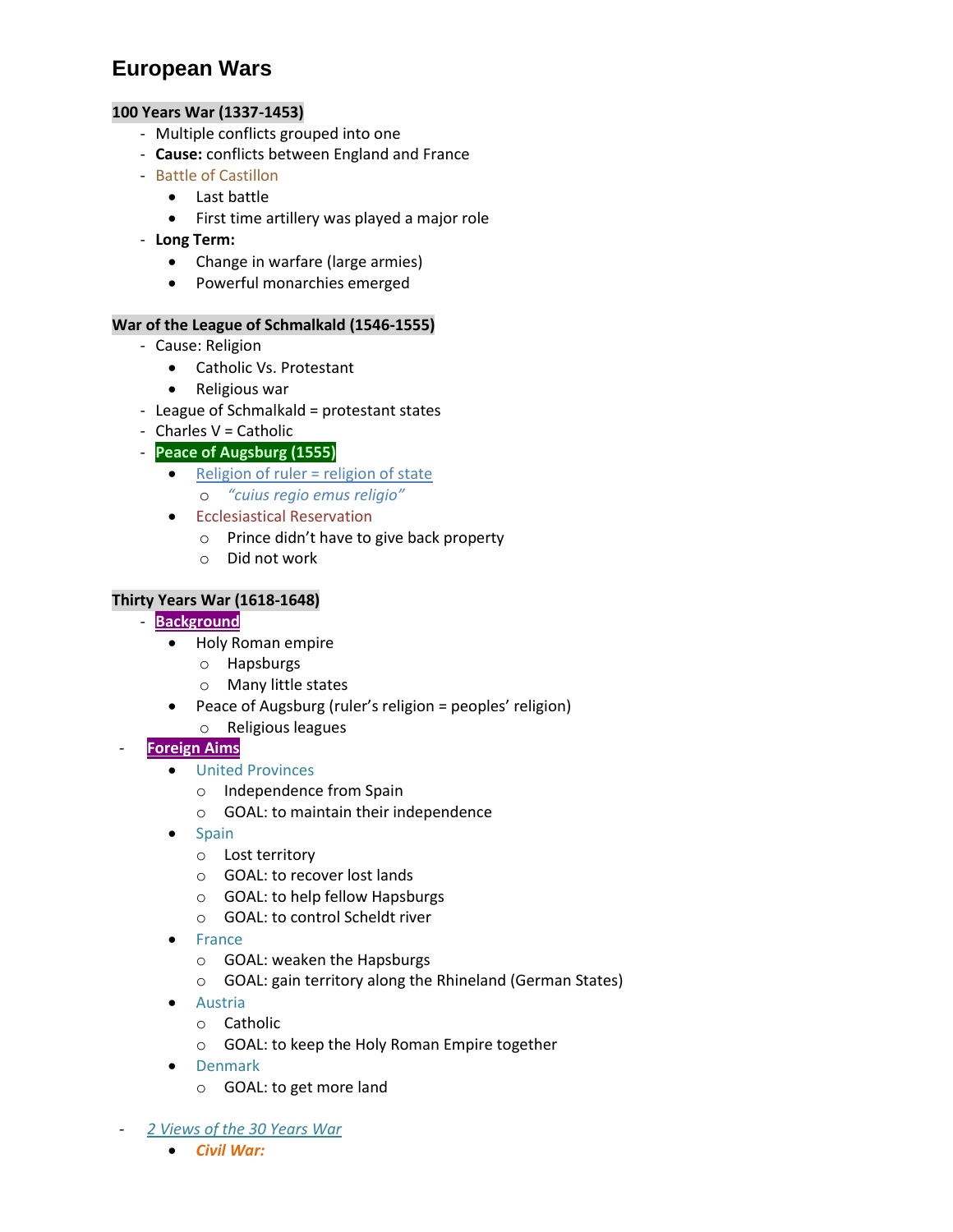- o German Catholics Vs. German Protestants
- *International War*
	- o Struggle for power
	- o NOT AS MUCH for religion
	- o 2 sides
	- Catholics: Austria, Spain, Catholic, Germanic States
	- **Protestants: Denmark, Sweden, Catholic Germanic State**
- All fighting in the HRE
- Most fighting = *Mercenaries* (hired soldiers)

# - **4 Phases**

- Bohemian Phase
	- o Bohemia (Czechoslovakia)
		- $\blacksquare$  Capital = Prague
		- **Protestant**
	- o Defenestration of Prague
		- $\blacksquare$  Defenestration = to throw out a window
		- Catholics sent 2 envoys to Prague
		- 2 Catholics thrown out the window
	- o Battle of White Mountain
		- Bohemia loses
		- End of Bohemia Phase
- Danish Phase
	- o Albert of Wallenstein
		- **Cruel mercenary**
		- **Sent by Ferdinand II**
		- Defeated the Danes
	- o Treaty of Lubeck
- Swedish Phase
	- o Gustavus Adolphus
		- Very good army
		- Everyone killed in battle
		- Catholics keep on winning
	- o Peace of Prague
- French Phase
	- o Richelieu
		- Got directly involved
		- Sent troops
- **End**
	- o Fighting for a generation
	- o PEOPLE GOT TIRED OF FIGHTING
	- o Germany started resenting the fact that other nations are participating

#### **Peace of Westphalia (1648)**

- **Administrative Provisions**
	- o Peace of Augsburg
		- **Included Calvanism**
	- o Former territories returned to Protestants (who lost)
	- o New constitution for HRE
		- Each 500 sates sovereign
		- Consensus required for joint action of ALL states

#### - **Territorial changes**

o Sweden got Swedish Pomerania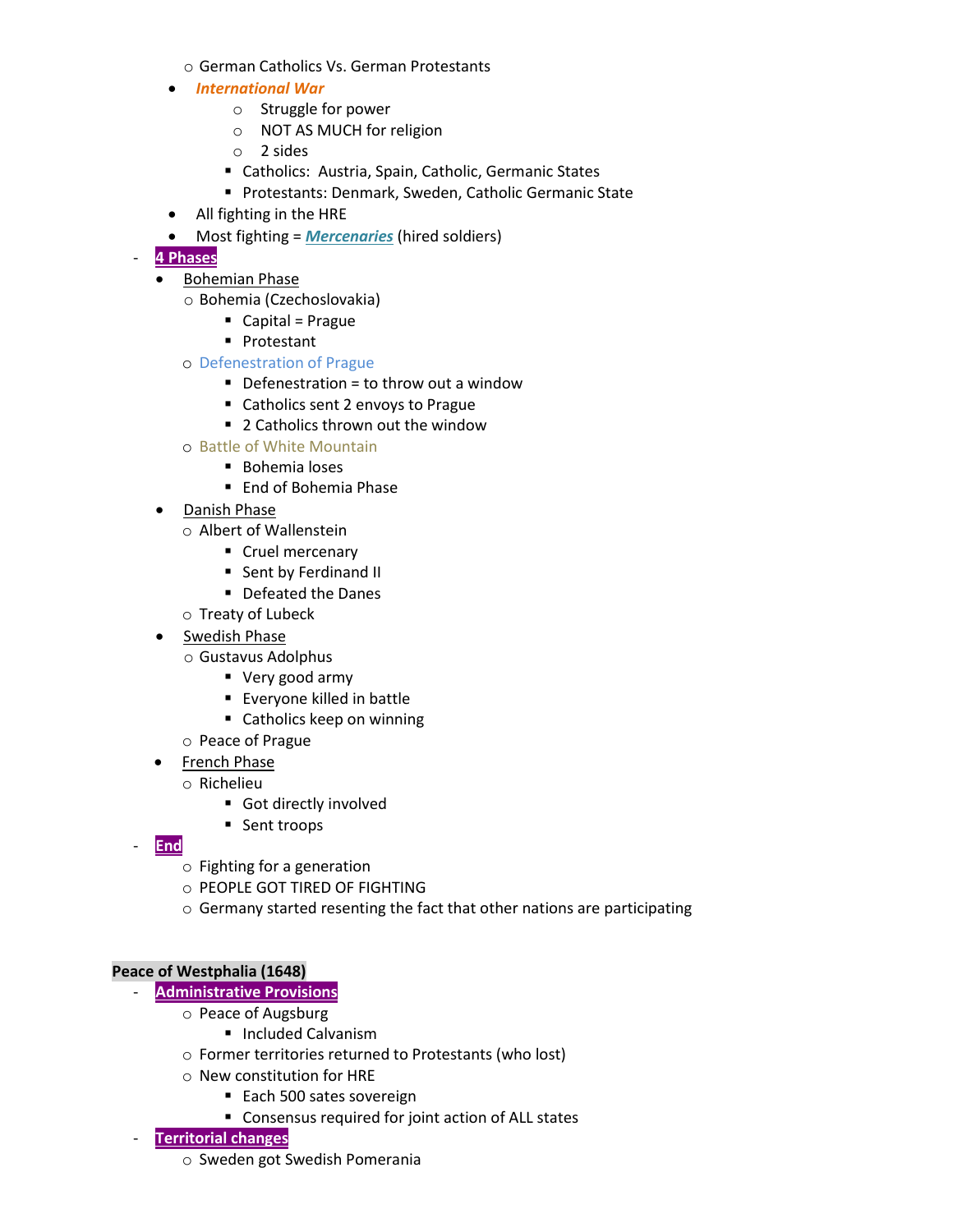- o France got Alsace
- o United Provinces independent
- o Switzerland independent
- **Significance**
	- o **End of religious wars**
	- o Wrecked HRE
		- Politically (can't join together)
		- **Physically (destruction)**
		- **Population (mass death)**
	- o Germany weakened
	- o Established a system of *international law*
		- First time international rulers came together to solve problems...
			- England was the only one that didn't show up
	- o Independence of separate states recognized

#### **War of the League of Augsburg (1688-1697)**

- *France* Vs. **League of Augsburg**
	- $\circ$  League of Augsburg = German States
	- $\circ$  Leopold = emperor of Austria (Hapsburg)
	- $\circ$  Charles II = King of Spain (Hapsburg)
	- o King of Sweden
	- o The Electors of *Bavaria, Saxony, and the Palantinate*
	- o The Dutch Republic
	- o After 1689 *England* under William of Orange
- *Cause:*
	- o Louis XIV attacked German cities along the Rhine
- *War dragged on* 
	- o 11 years
	- o *No decisive victories or defeats*
	- o Louis forced to impose taxes on nobles
- **Treaty of Ryswick**
	- o Territories returned
	- o Status quo- things remained the same

#### **War of Spanish Succession (1701-1713)**

- $-$  "1<sup>st</sup> world war"
- Most European countries involved
- **Cause:**
	- o Charles II of Spain died with no heir
	- o Spanish throne claimed by both Lois XIV and Leopold
		- Both grandsons of Spanish kings
	- o Charles II will: Philip of Anjou (French grandson of Louis XIV) named heir to Spanish thrown
		- **Louis XIV: "The Pyrenees no longer exist"**
	- o Upset balance of power
	- o Other European powers feared French dominance
		- **ALL HATED IT (except Spain and France)**
- Grand Alliance:
	- o England
	- o Holland
	- o Prussia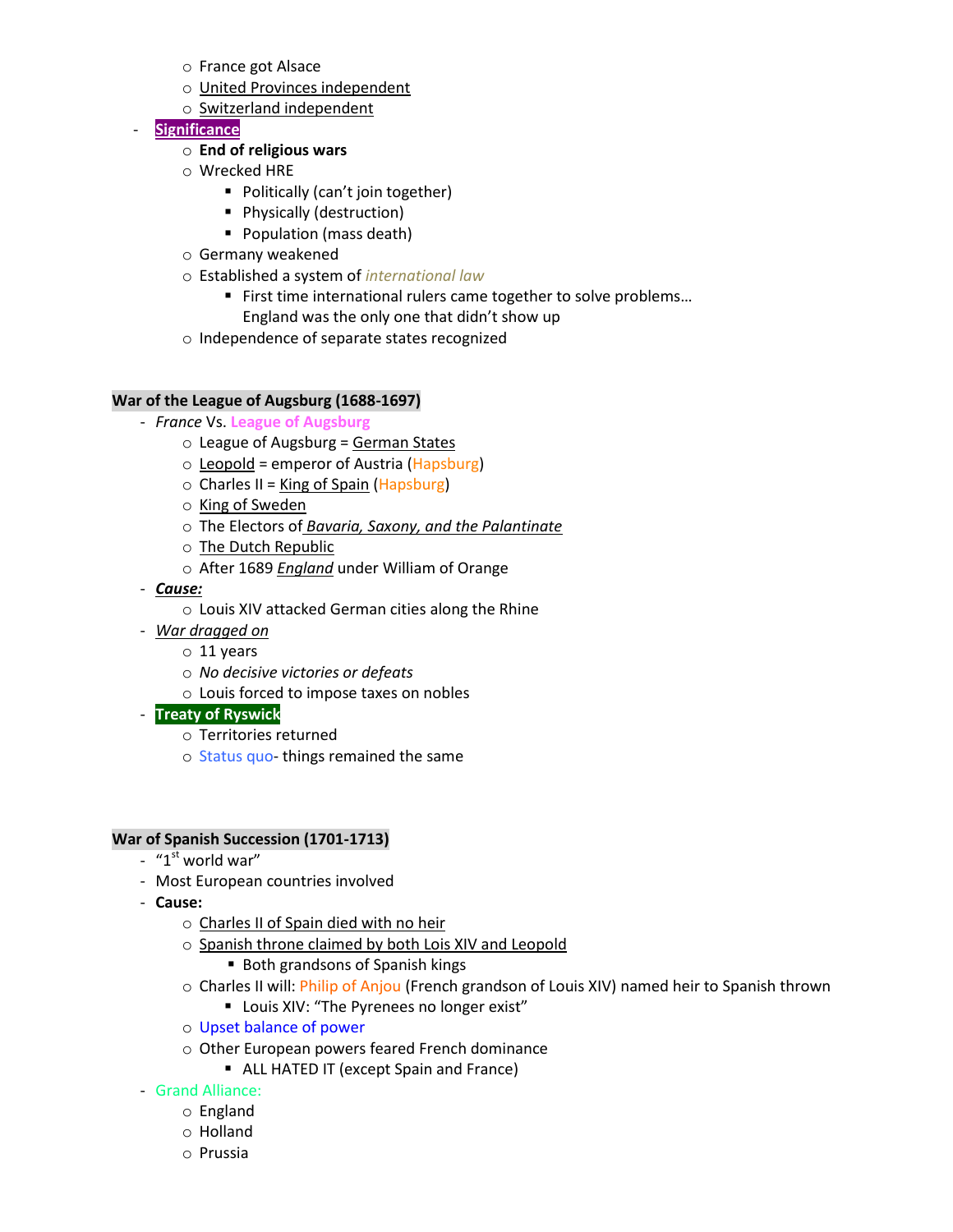o Austria

#### - **WAR WENT BAD!! FOR THE FRENCH**

- o **Battle of Gibraltar** 
	- English capture Gibraltar
- o **Battle of Blenhelm**
	- Battle of Ramillies in Brabant

#### **Peace Utrecht**

- **To maintain BALANCE OF POWER**
- Wanted to maintain the balance of power
- Philip of Anjou kept Spanish thrown BUT
	- o Never could there be the same ruler of FR. And SP.
	- o Territory given (Spanish Netherlands) to Austria (Austrian Netherlands) + land in Northern Italy
	- o Territory given to England (keep Gibraltar) + French lands in N. America
- England got
	- o **Gibraltar**
	- o **Minorca**
	- o **Nova Scotia**
	- o **New Foundland**
	- o **Hudson Bay Territory**
	- $\circ$  Right to control the slave trade in the New World = Asiento
- Dutch got
	- o Gained some land as barrier against France along the Scheldt River
- Austria got:
	- o Spanish Netherlands (Austrian Netherlands)- didn't want that much
	- o **Milan** N. Italy
	- o **Naples** N. Italy
	- o **Sardinia** N. Italy
- Prussia
	- o Elector of Brandenburg was allowed to call himself "King of Prussia"
	- $\circ$  Duke of Savoy = "King of Savoy"
	- o France got to keep Alsace
	- o Philip of Anjou was allowed to be king
		- France and Spain can never be ruled by the same person
- **Long term effects of the War**
	- o French treasury drained/ *bankrupt*
	- $\circ$  Depopulated = 20% of people in Europe died
		- War
		- **Starvation**
		- **Revolts**
	- o Trade disrupted; tax system in ruins
	- $\circ$  Confirmed system of sovereign states (1st time was Peace of Westphalia)
	- o *England became dominant*
	- o Principle of balance of power maintained
	- $\circ$  Legacy of warfare inherited by 18<sup>th</sup> Century

#### **Great Northern War (1700 – 1727)**

- **Cause:** Peter the Great wanted warm water ports
- Peter the Great vs. Charles XII of Sweden
- **Battle of Poltava** 
	- o Spring 1709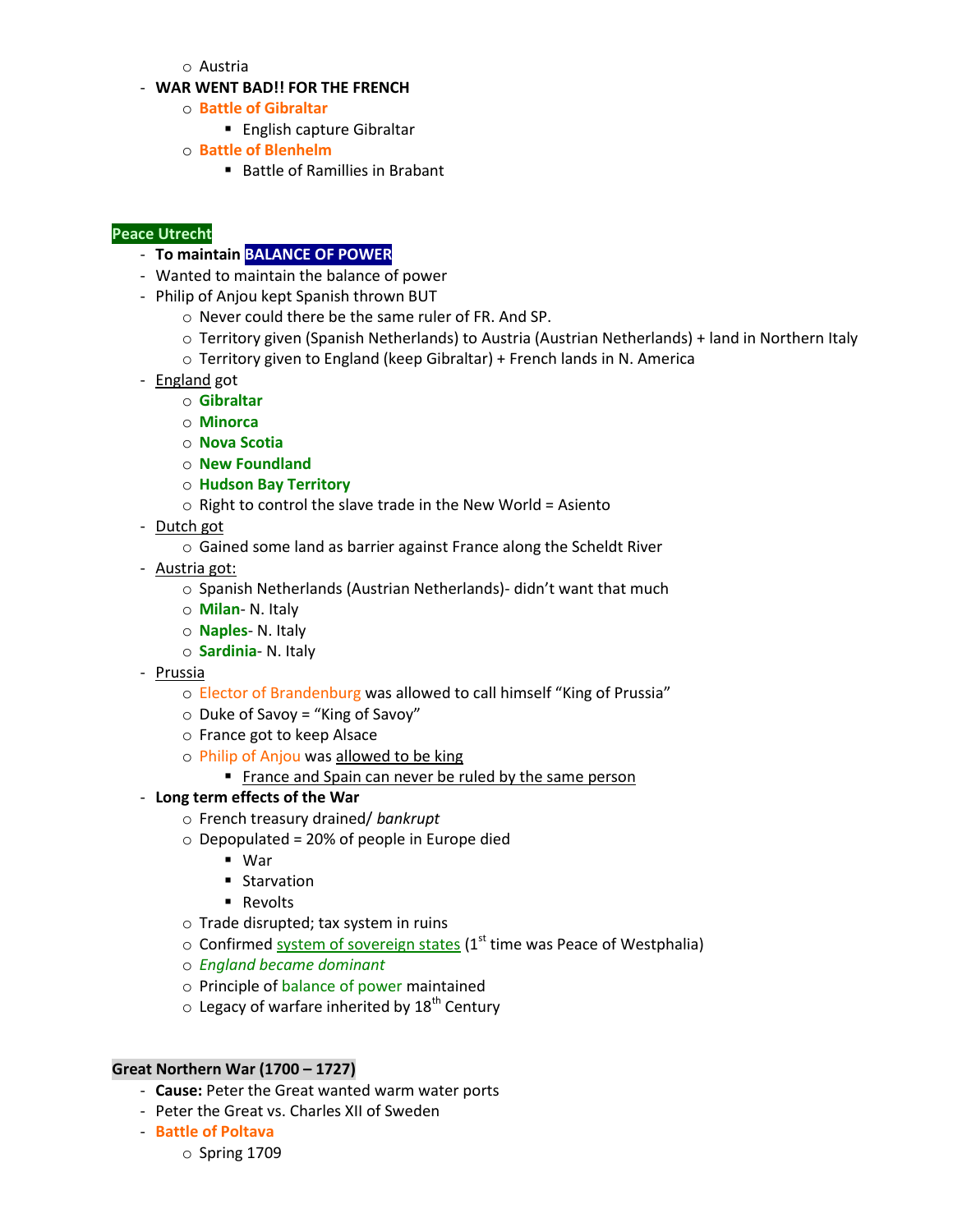- o Russian victory
- o Europe shocked; Russia = Major power
- o Charles XII flees Ottoman Empire

# Treaty of Nystad

- o 1721
- o Russia gained Baltic territories
- o Sweden lost everything outside Scandinavian Peninsula
- **Long term effects:**
	- o Sweden no longer a power
	- o Russia = strongest in Eastern Europe
	- o Russia got a water port

# **English Civil War/ Puritan Revolution (1642 – 1651)**

- **Cause:** split of views about English government
- Roundheads vs. Cavaliers
	- o For king- *Cavaliers*
		- Anglicans
		- **Nobles**
		- **Large land owners**
		- Fancy clothes
		- Rural areas and NW England
	- o Anti-Kings- *Roundheads*
		- **Puritans**
		- **Middle class and gentry (lower aristocrats)**
		- Towns and SE England
		- **Diver Cromwell-Leader**
- **New Model Army** 
	- $\circ$  John Pym died  $\rightarrow$  Cromwell
	- o Organized by Cromwell
	- o Paid wages
	- o Paid for supplies (from tax money)
	- o Well trained
	- o Cromwell = *iron sides*
- **Battle of Marston Moor** = turning point
- Roundheads won
	- o Executed Charles I
- Long term:
	- o Established a **republic** = gov. without a king
	- o Later became limited monarchy

#### **Great War of the 18th Century**

- 2 parts
	- o *War of Austrian Succession*
		- **EXECT** Civil struggle within the HRE
		- **E** Conflict between Hapsburgs and Bourbons
	- o *7 Years War*
	- o Both a **balance of power**

#### **War of Austrian Succession (1740 – 1748)**

- *Fredrick the Great Invaded Silesia*

- Wealthiest Hapsburg province
- Broke pragmatic sanction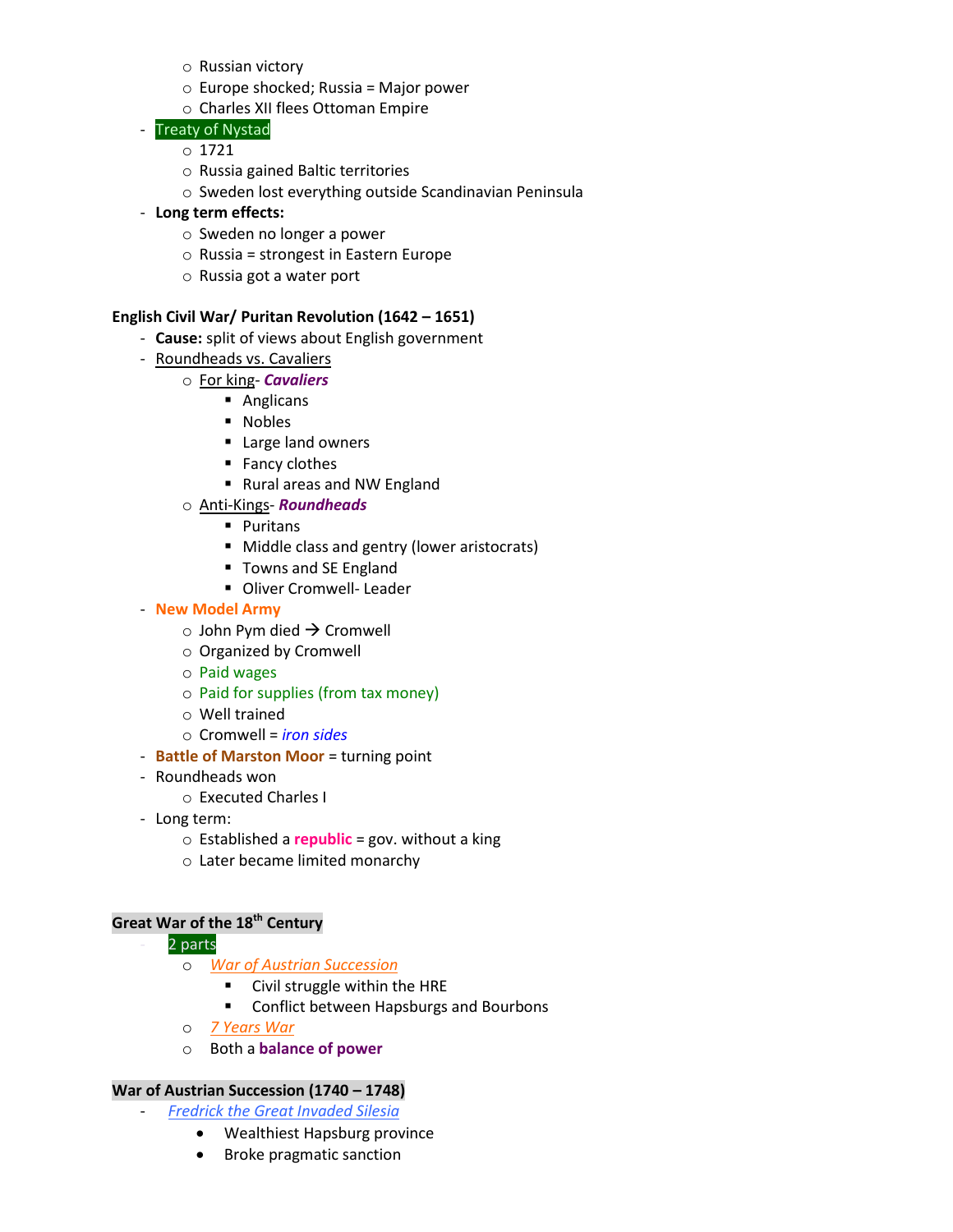- *Sides*
	- o *Britain, Austria*, Russia, Spain, Netherlands
	- o *France, Prussia*
- *Battle of Fontenot*
	- o Most important battle
- **Battle of Louisburg** 
	- o British defeated the French
	- o Tilted the balance
- Peace of Aix-La-Chapell
	- o 1748
	- o Prussia kept Silesia
	- o Everything else returned to status quo
- *Long term results*
	- o Weakness of French position proven
	- o Austrians bitter but satisfied
	- o *German Dualism* 
		- **Two major Germanic states**

# **7 Years War (1740 – 1748)**

- *Diplomatic Reversal/ Revolution*
	- $\circ$  1756
		- o Same countries
			- **Austria, France, Russia**
			- **Prussia, Britain**
- *Fighting on 3 continents*
	- o Europe
	- o North America (Canada and Caribbean)
	- o Asia (India)
- *War in India* 
	- o British East India Co. vs. France East India Co.
	- o Robert Clive- led British troops in a cave and let them die
		- Black Hole of Calcutta
			- French locked up British troops in a cave and let them die
		- Used British troops as personal army
	- o British won India
	- **War in Canada** "French and Indian War"
		- o British advantages
			- **Permanent population and navy**
			- **Indian allies**
		- o French advantages
			- **Indian allies**
		- o British won
		- o Treaty of Paris and Peace of Hubertusburg
			- $-1763$
			- **Prussia kept Silesia**
			- **Austria kept Austrian Netherlands**
			- **Saxony remained independent**
			- **British got Canada, all territories East of Mississippi and India**
			- **Spanish got all French territories West of the Mississippi**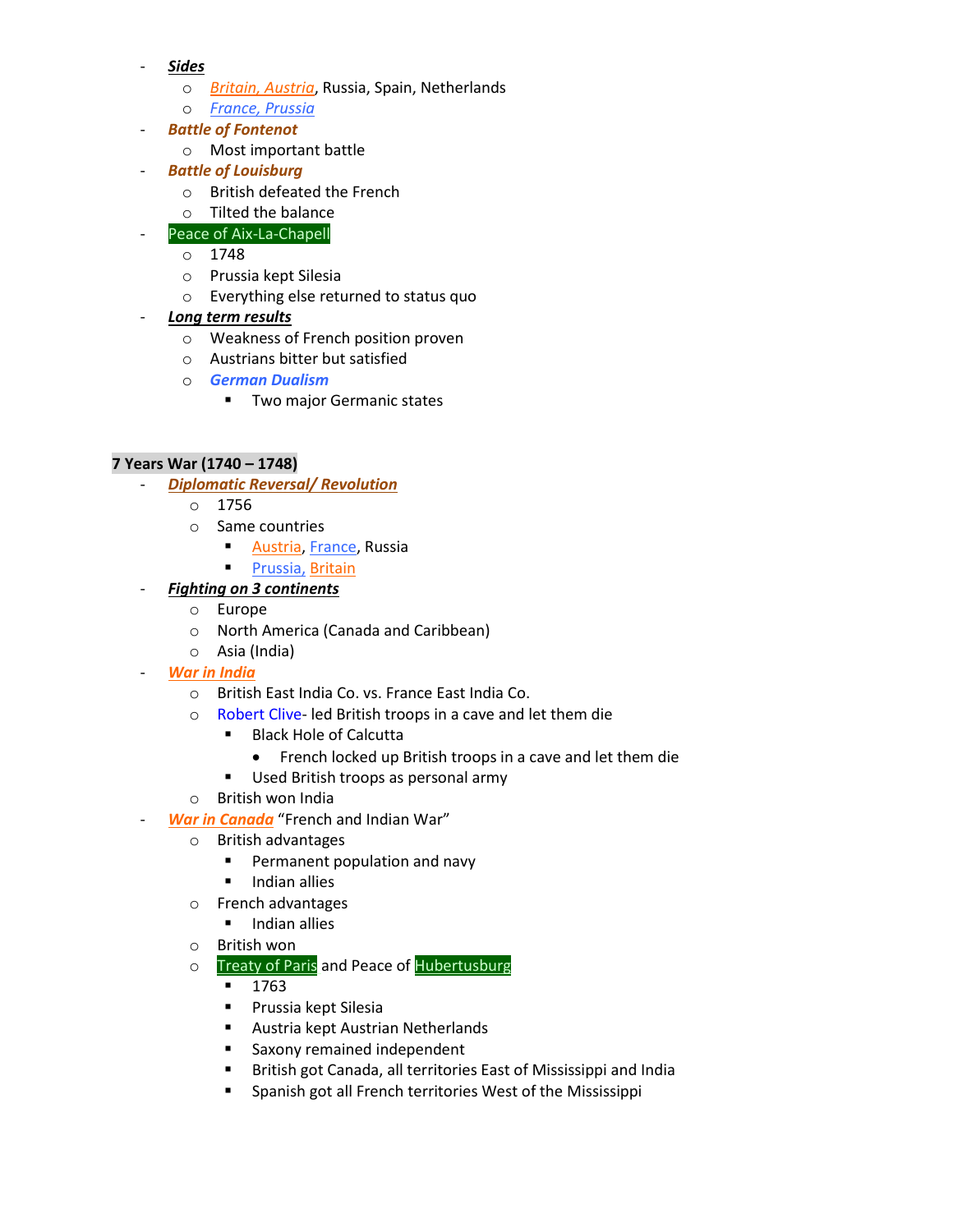#### **Napoleonic Wars (1799 – 1815)**

- Cause: Napoleon trying to conquer vast amounts of land in Europe
	- Upset balance of power
- Napoleon Bonaparte vs. 3 coalitions (rest of Europe)
- Napoleon successful at first
- **Italian Campaign** 
	- o Napoleon won
	- o Treaty of Campo Formio (Napoleon gained land)
- **Egyptian Campaign** 
	- o Against Britain and Ottomans
	- o Napoleon failed
- **Peninsular War**
	- o Huge drain
	- o Spanish guerrilla warfare
	- o Napoleon had to always have tropps in Spain
- **Battle of Trafalgar**
	- o French navy destroyed
	- o British victory (Admiral Lord Nelson)
- **Russian Campaign**
	- o 1812
	- o **Battle of Borodino**
- **German War of Liberation**
	- o 1813
	- o Battle of the Nations (**Battle of Leipzig**)
- **Battle of Waterloo**
	- o Napoleon's last battle
	- o British Duke of Wellington
	- o Napoleon exiled to St. Helena
- Congress of Vienna
	- o Post- Napoleon peace conference
	- o 10 months
	- o Conservative attitude
	- o Wanted to turn back the clock
	- o Easy treatment of France
	- o Louis XVIII returned to thrown
- 1<sup>st</sup> Treaty of Paris
	- o 1814
	- o Very lenient b/c wanted to maintain peace and solidify power of Louis XVIII
	- o Restored 1797 borders
	- o No indemnity or reparations
	- o No occupation army
	- o Napoleon to Elba
	- o 100 Days messed it up

# - 2<sup>nd</sup> Treaty of Paris

- o 1815
- o Peace with FR. After the 100 days and Waterloo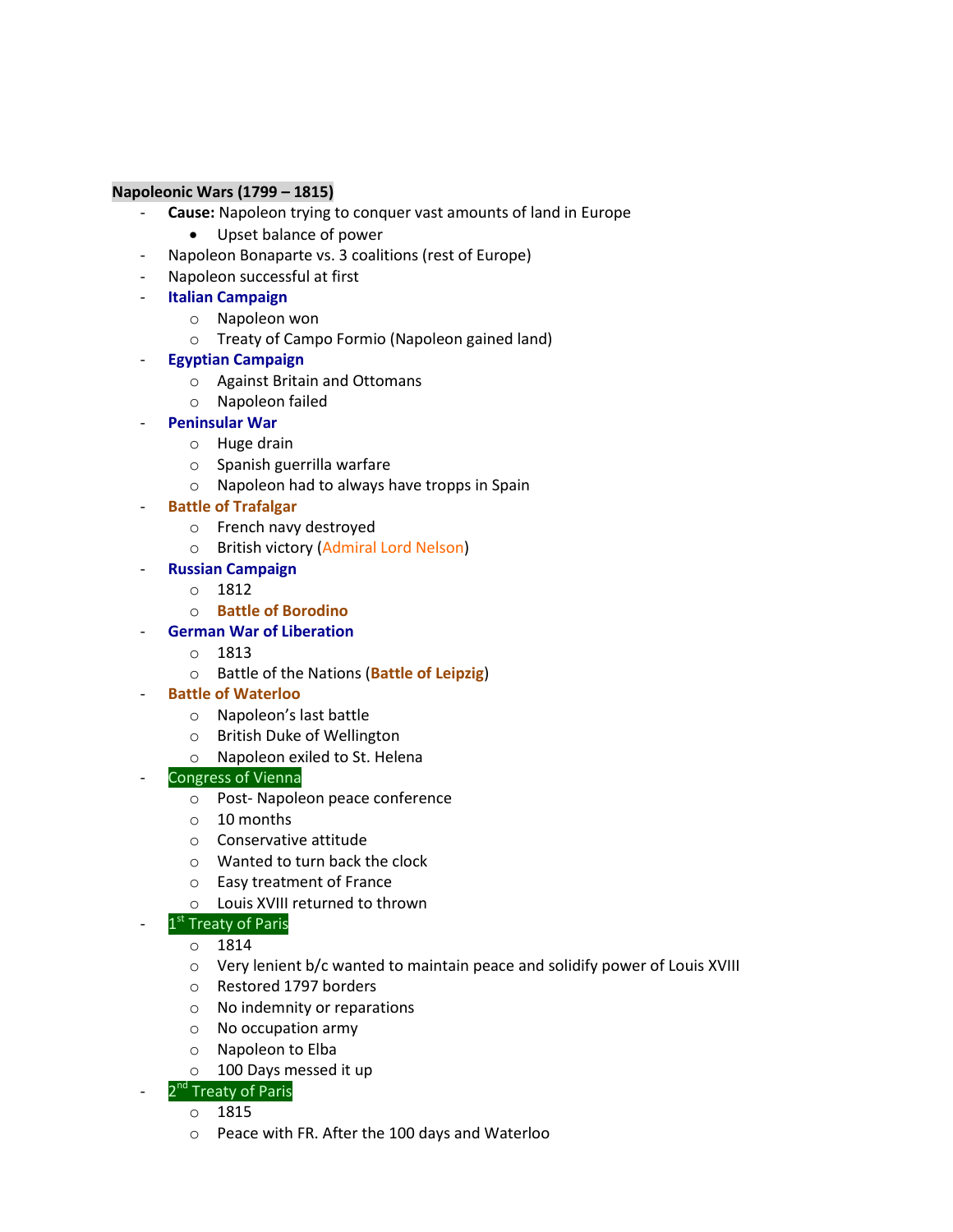- o More Severe
	- No more Mr. Nice Guy
	- Restore 1790 borders
	- **Indemnity imposed**
	- **•** Occupying army until the debt is paid

# o Territorial Changes

- Restored France to 1790 boundaries
- **Strong buffer states along eastern border** 
	- United province united with Austrian Netherlands to form **Kingdom of Netherlands**
- New country
	- Switzerland
- **EXP** Created German Confederation (replaced Confederation of the Rhine)
- **Prussia** got left bank of Rhine
- Piedmont and Sardinia form **Kingdom of Sardinia**
- **Austria got Lombardy and Venetia** 
	- Land in Italy
- **Kingdom of Two Sicilies** 
	- Returned to Bourbon rulers
- **Papal states** restored
- **Polish- Saxon question** 
	- Russia wanted Poland but Britain and Austria feared Russian expansion
	- Prussia wanted Saxony but Austria feared Prussian expansion
	- Compromise: Alexander became king of Congress of Poland
- **Gave Saxony to Prussia**
- Gave Malta, Ceylon islands in the east and west indies, and South Africa to England

#### - **Significance**

- o Minimum resentment in France
- $\circ$  Britain = colonial leader
- o Smoothed over problems of Poland and Saxony
- o German dualism
- o Triumph of conservatism
- o Disappointment to liberals and nationalists
- o Congress system
	- Anytime there was a problem, European leaders would et and quash liberalism

#### **7 Weeks War (1866)**

- **Cause:** Bismarck disputed Schleswig and Holstein with Austria so that he could establish Germanic dominance
- Prussia vs. Austria
- **Battle of Sadová**
- Prussia won very easily
- **Treaty of Prague** 
	- o Prussia got Schliswig and Holstein
	- o Austria to give Venetia to Italy
	- o North German confederation formed
		- **Led by Prussia**
		- Austria not part of it
		- Catholic states in the South excluded
- **Long term effect:**
	- o Prussian dominance over Germanic states
	- o Austria is out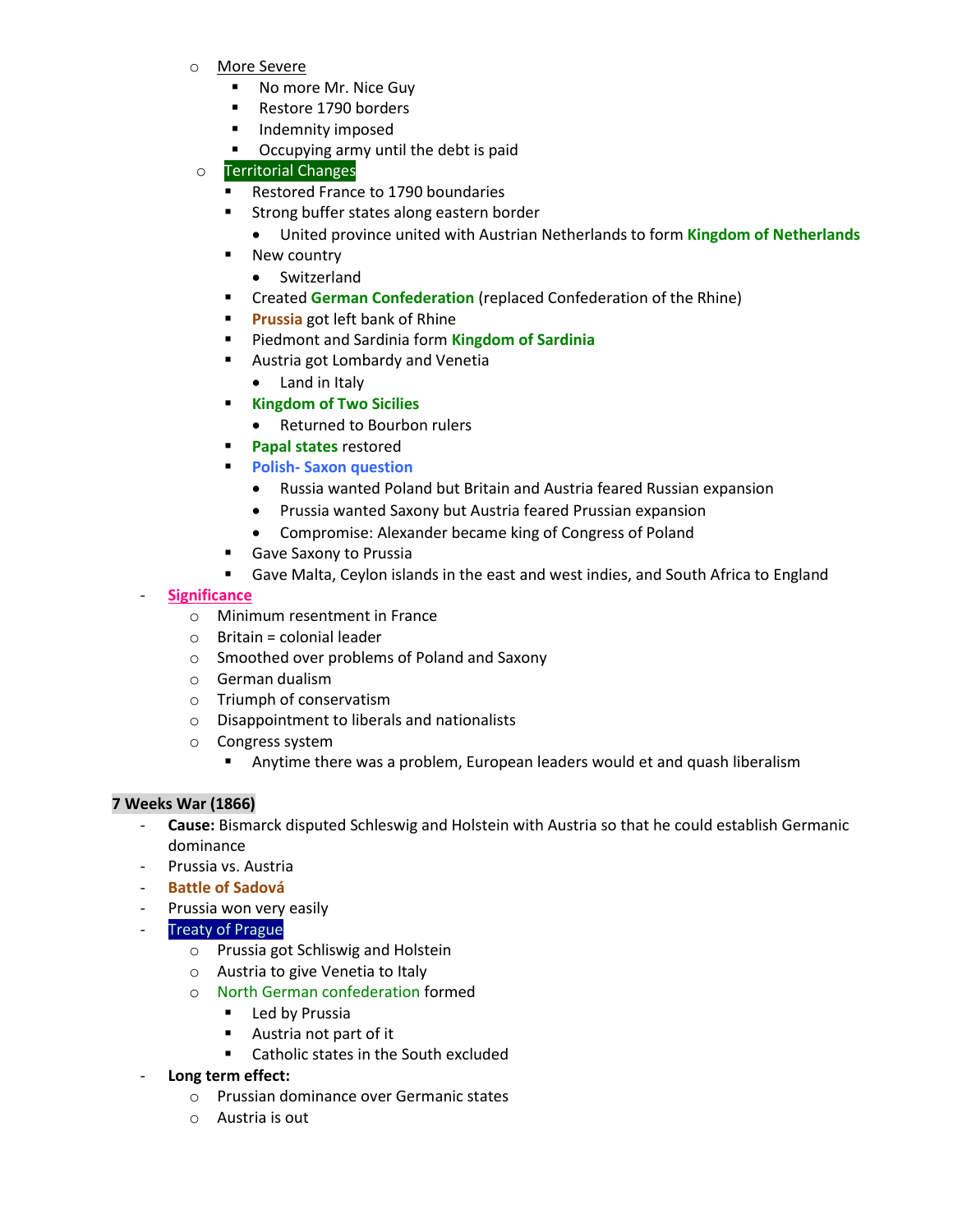#### **Franco Prussian War (1870 – 1871)**

- **Cause:** Ems telegraph
	- o Bismarck's realpolitik
- Napoleon III declares war on Prussia
	- o Issue of ruling families (Hohenzollerns candidates for Spanish thrown)
- Bismarck made allies fast
	- o Russia, Italy, Austria (hated French), Britain (did not want Franc to get control of Belgium)
- Bismarck besieged Paris
- Easy victory for Prussia

# - Treaty of Frankfurt

- o Territory taken from France (Alsace and Lorraine)
- o 5 billion francs in reparations
- o **German Empire**
- o January 18, 1871
	- King William I became Emperor William I of Germany
- **Long term effect:**
	- o Final step in the unification of Germany
	- $\circ$  France very angry  $\rightarrow$  revenge

#### **Russo- Japanese War (1904 – 1905)**

- **Cause:** dispute over Manchuria and Korea, Japanese sent surprise attack
- Russia poorly supplied
	- o Only 1 railroad going east
- Japan wins fast
- **Battle of Mukden** 
	- o Trench warfare
- Humiliating defeat for Russia
- Treaty of Portsmouth
	- o Overseen by USA
	- o Japan gained influence in Korea
	- o Japan took Liodong and Manchuria
- **Long Term effect:**
	- o Confidence in Tsar lost
	- o Russian revolution

#### **Boer War (1899 – 1902)**

- Cape of Good Hope originally Dutch
- 1795 Britain gets Cape colony
- Butch settlers = Boers
	- o Resent British rule
	- o Made "Great Trek" moving north
- Boers founded Orange Free State and Republic of Transvaal
- 1880's diamonds and gold in Transvaal
	- o British annexed
- Fighting
	- o 3 years
	- o Very expensive
	- o British imprisoned Boer wives and kinds in concentration camps
	- o More outsiders sympathize with Boers
	- o British Empire lost respect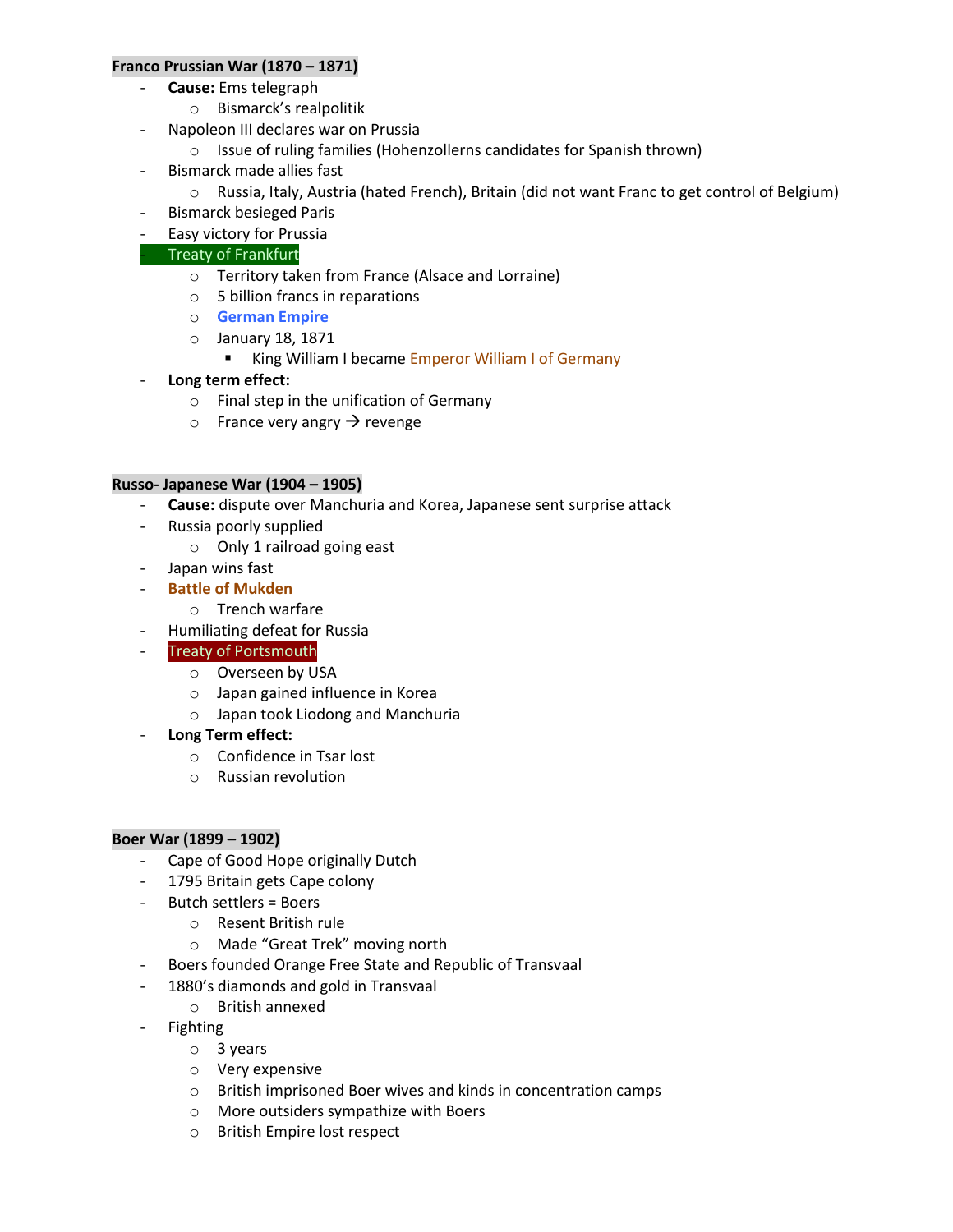# **Treaty of Vereeniging**

- o Transvaal and Orange Free States independent
- o Dutch privilege
- o Britain to pay reparations

#### **Russo- Turkish War (1877 – 1878)**

- **Cause:** Russia wanted Balkan lands/influence
- War between "one-eyed and the blind"
	- o Russia vs. Turks
- Russia winning easily
- Ottoman empire = clueless, poor strategic planning
- Russians reached Istanbul
- Britain scared that Russia will win

# o Sent ships

# - Treaty of San Stefano

- o Romania, Serbia, Montenegro, Bulgaria = independent
- o Led to congress of Berlin
	- **Exercise Stopped spread of Russia**
- Long term:
	- o Ended up being a waste for Russia

# **Crimean War (1854 – 1856**)

- **Cause:** British support Turks to stop Russian expansion
- Ended long term peace
- British supported Turks against Russia
- Poor performance by British army
	- o Poor leadership (officers)
- 600,000 men died (mostly disease)
- **Siege of Sevastopol** 
	- o Sevastopol fell in 1855
	- Peace of Paris
		- o 1856
		- o Autonomy of Moldavia and Wallachia, became Romania in 1878
		- o Independence of Turkey
		- o Neutrality of black Sea

#### **The Balkan Wars**

- *Balkan League* 
	- o Serbia, Bulgaria, Montenegro, Greece
	- o Wanted to free Balkans from Ottoman Empire
	- **First Balkan war**
		- o 1908
		- o Balkan League declared war on Turkey
		- o Victorious against Turks
			- **However, internal conflicts (dividing up land among each other)**
		- o European powers (A-H) interfered
		- o Buffer zones created
- **Second Balkan War**
	- o 1913
	- o Serbia vs. Bulgaria
	- o Serbia backed by Russians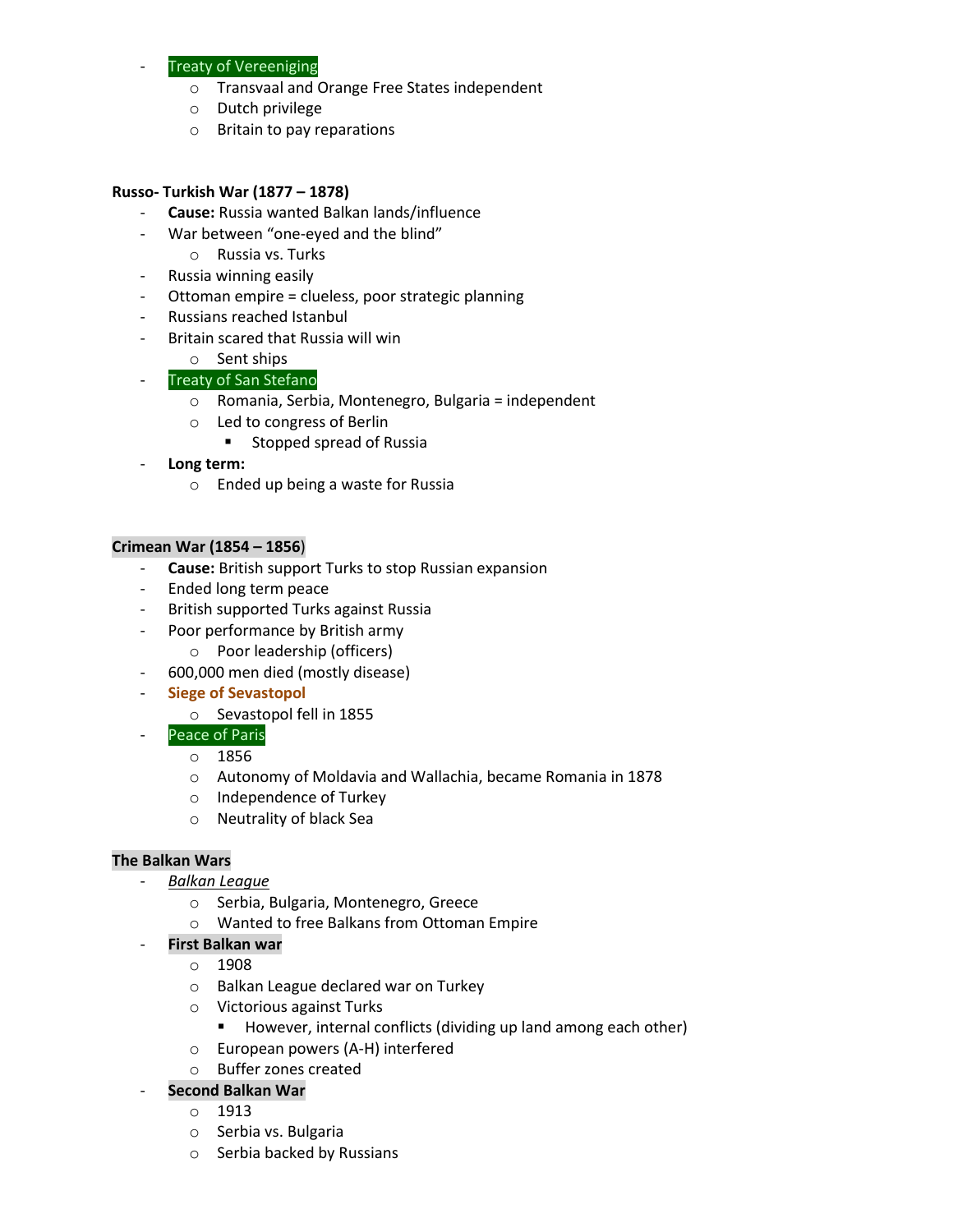- o Serbia won Albania, but Germany and A-H made them return it
	- **•** Diplomatic defeated against Pan-Slavism
- o Serbia became landlocked
- Long term:
	- o Created a vortex in the balance of power
	- o Established who sided where

# **World War I (1914 – 1918)**

- **Causes:**
	- o Secret alliance
	- o Arms races
	- o Nationalism and desire for revenge

#### - **War on the Western Front**

- o **Central powers** vs. **Allies**
- o Everybody thought it was going to be over fast
- o Germany did not what to fight was on two fronts
	- **UPILARY WEST: France**
	- **EAST: Russia**
	- **Schlieffen Plan** 
		- Aug. 1914
		- German strategy to avoid the war on two fronts
		- Based on assumptions
			- **Russia would need long time to mobilize**
		- Attack and defeat France quickly
			- **Invade through neutral Belgium** 
				- Because Franco- German border was fortified
		- Germans were moving fast
		- Failed to work because
			- Russia moved fast
			- **Belgium resisted**
			- **Forces were split to Alsace and Lorain**
			- **EXEC** Caused England to enter war

#### o **Battle of the Marne**

- **French abruptly stopped German advance**
- **Turning point in the war**
- **Turned war into a slow war (stalemate)**
- **F** TRENCH WARFARE!!
- o England entered the war
	- **When Germany invaded Belgium**
	- **Because of geographical location**

#### - **Trench Warfare**

- o **Battle of Verdun**
	- **German offence**
	- Took central powers 6 months to advance 4 miles
- o **Battle of Somme**
	- **French offence**
	- Took allies 1 month to advance 2.5 miles
- **Naval Battles**
	- o Allies
		- Blockade Germans
			- Worked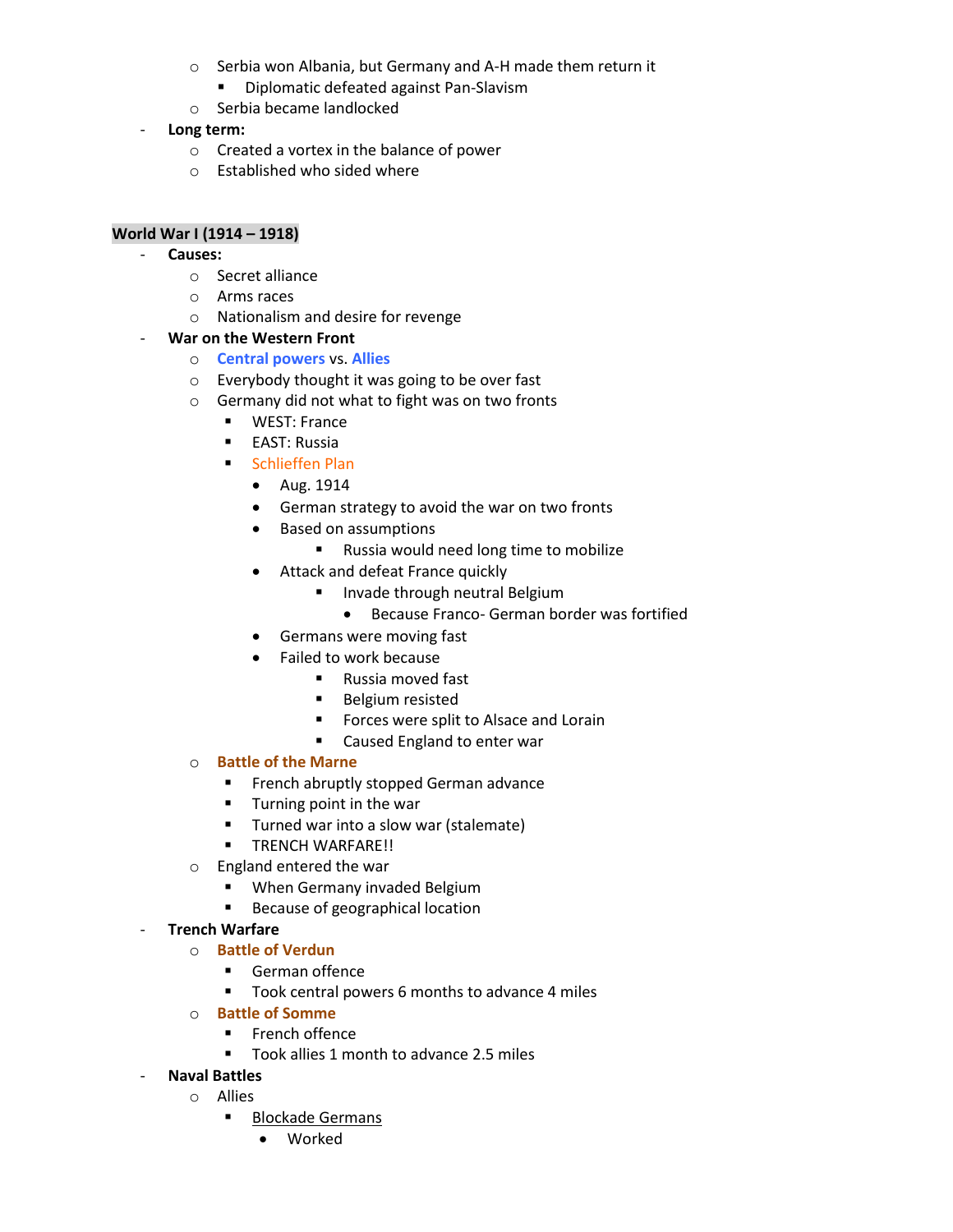- **Battle of Jutland**
	- Heavy losses on both sides
	- Germans unable to break blockade
- o Germans
	- *Unrestricted submarine warfare*
		- Sink any ship that they saw
		- EX: RMS Lusitanian
			- **British-American cruise ship**
			- Germans sunk b/c they said that there was contraband on it
			- Contraband was there
- War on the Italian Front
	- o **Secret Treaty of London 1915**
		- **•** Originally Italy was allied with Austria Hungary
		- **Joined Allies b/c** 
			- Allies promised Italy Austrian Land
	- o Little fighting
	- o **Battle of Caporetto**
		- $-1917$
		- $I$  Italy vs.  $CP$
		- **Italy losing**
		- **Indians forced to retreat**
		- British and French armies helped stop the German
- War on the Balkan Front
	- o Balkans occupied by CP
	- o Prior Balkan = POWERKEG
	- o British devise plan to capture the straits (Bosporus and Dardanelles)
		- **Take Istanbul**
		- **Improve ties to Russia**
		- **Free Balkans**
	- o **Battle of Gallipoli** 
		- 1915
		- **•** Disaster for the allies
		- Took 1 year
		- **Huge casualties**
		- **British retreat**
- **War on the African and Mid-Eastern Front**
	- o Britain and the French seize German colonies in Africa
	- o T.E Lawrence
		- **British colonel**
		- Nickname "Lawrence of Arabia"
		- **•** Organized Arab nationalists
		- Led guerrilla raids against the Turks
- War on the Eastern Front
	- o Baltic Sea to Black Sea
		- **Seesaw in the beginning**
		- Russians & Serbs vs. Germans, A-H, Turks
		- **Few decisive results**
	- o Russians were poorly quipped
		- **Unprepared**
- **Battle of Tannenburg** 
	- 1914
	- **East Prussia**
	- **Russians destroyed**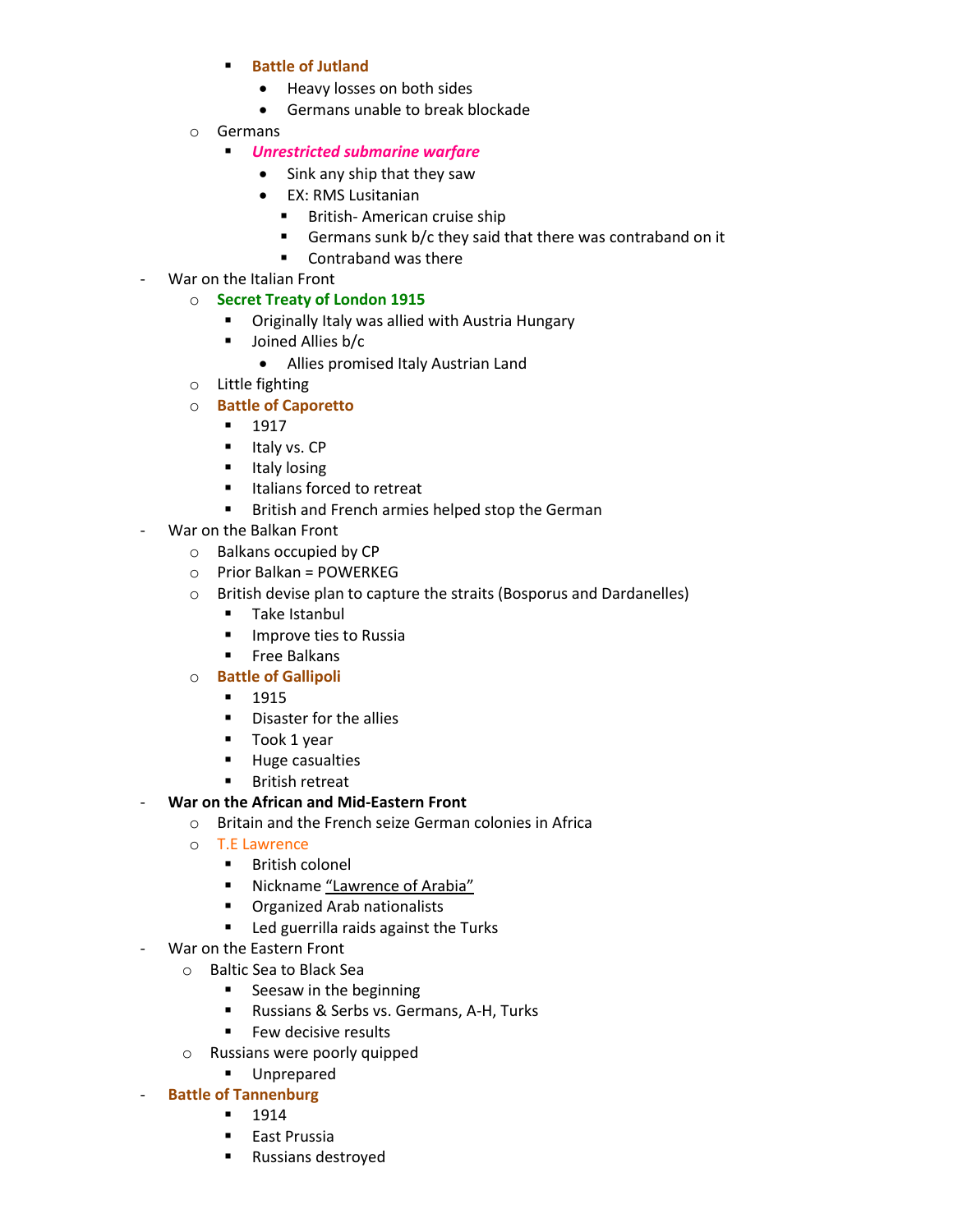- Bulgaria joined by cetral powers
- Serbians overrun by Germans and Bulgarians
- Russians save allies cause
- 1917
- o Russia withdrew from war
- o Treaty of Brest-Litovsk
	- Russia gave up land
	- **Russia quit war**

#### Peace of Versailles

#### o **PROVISIONS**

- 1.) German fortifications banned from the Rhineland
	- Allies are allowed to put troops there
- 2.) Rhineland occupied by the allies for 15 years
- 3.) Limited German military size
	- **Aviation forbidden**
	- **•** Conscription forbidden
	- Artillery forbidden
	- **Submarines forbidden (no navy)**
- 4.) Allies took over German fleet
	- Germans so mad, they destroyed their own ships
- 5.) Reparations
	- **War damages**
	- 33 billion dollars
- 6.) War Guilt Clause
	- Germany was responsible for starting WWII
- 7.) League of Nations
	- **US** never joined

#### o **TERRITORIAL CHANGES**

- o Redrew the map of Europe
- 1.) Alsace- Lorraine to France
- 2.) Saar Valley to France for 15 years
	- **very rich in coal**
- 3.) German colonies turned over to League of Nations
- 4.) Mandates in Middle East
	- **Britain: Iraq, Transjordan, Palestine**
	- **France: Lebanon, Syria**
	- Japan, Australia, and New Zealand: German Asian colonies
- 5.) New Countries
	- Austria and Hungary separated (never to be joined again)
	- Czechoslovakia
	- Yugoslavia
	- Poland
	- Polish Corridor established
	- **•** Gave Poland water rights
	- Turkey
	- O.E broke up
	- Estonia, Latvia, Lithuania
	- Finland
	- Danzig = Free city
	- Port at the end of Polish Corridor
	- Any country can trade
	- Memel = free city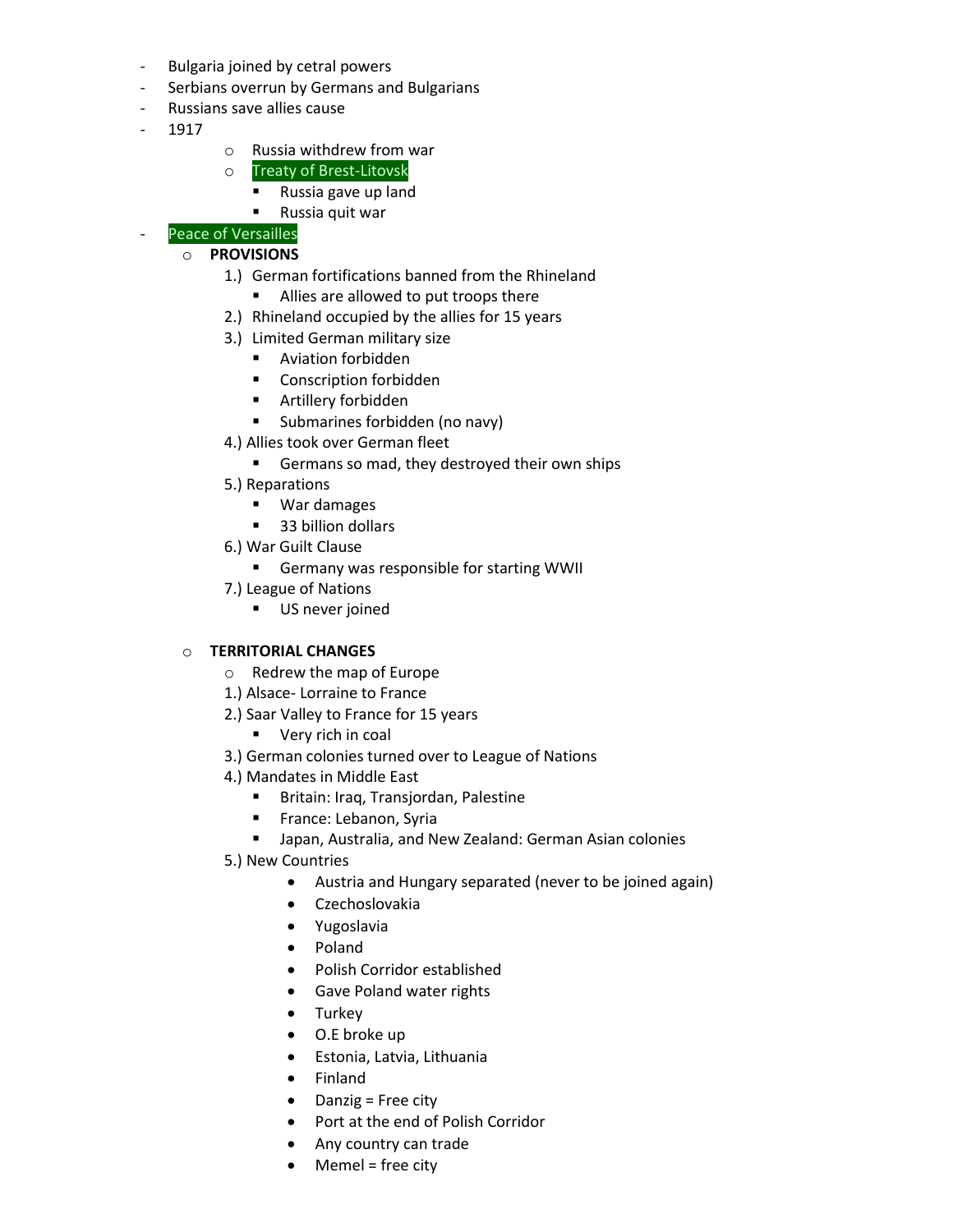- Dardanelles under international control
- Italian, Romanian, and Bulgaria borders expanded

#### o **UNPOPULAR**

- o Germany hated
	- Loss of territory
	- Reparations
	- War Guilt
	- Limits of military
	- Polish Corridor
- o Austria upset
	- Loss of territory
	- Land locked
	- Very weak
- o New countries
	- Self-discrimination not perfect
	- Lacked experience with democracy
- o France
	- Still felt insecure
	- Wanted more revenge
- o Italy
	- Felt cheated
	- Denied colonies in Africa
	- Granted only a little land in the north
- o Russia
	- Lost more territory than Germany
	- Suffered 48% of all casualties
	- Excluded from the peace conference
- o United States
	- Preferred isolationism
	- Rejected League of Nations

#### **Russian Civil War (1918 – 1922)**

- Cause: Russia revolution, struggle for power
- Reds vs. Whites
- *Reds*
	- o Communists
	- o Red Armies
		- Very, well organized, because of Trotsky
	- o Led by Lenin and the Bolsheviks
	- o Fighting to preserve the cause of the revolution

# - *Whites*

- o Central Asia, Siberia
- o Royalists, and supporters of democracy
- o Lacked order and organization
- o Anti- Semitic
- o General Anton Denikin
	- Defeated by the Reds
	- Had 150,000 troops
- Reds won (long term)
	- $\circ$  World's 1<sup>st</sup> communist nation established (USSR)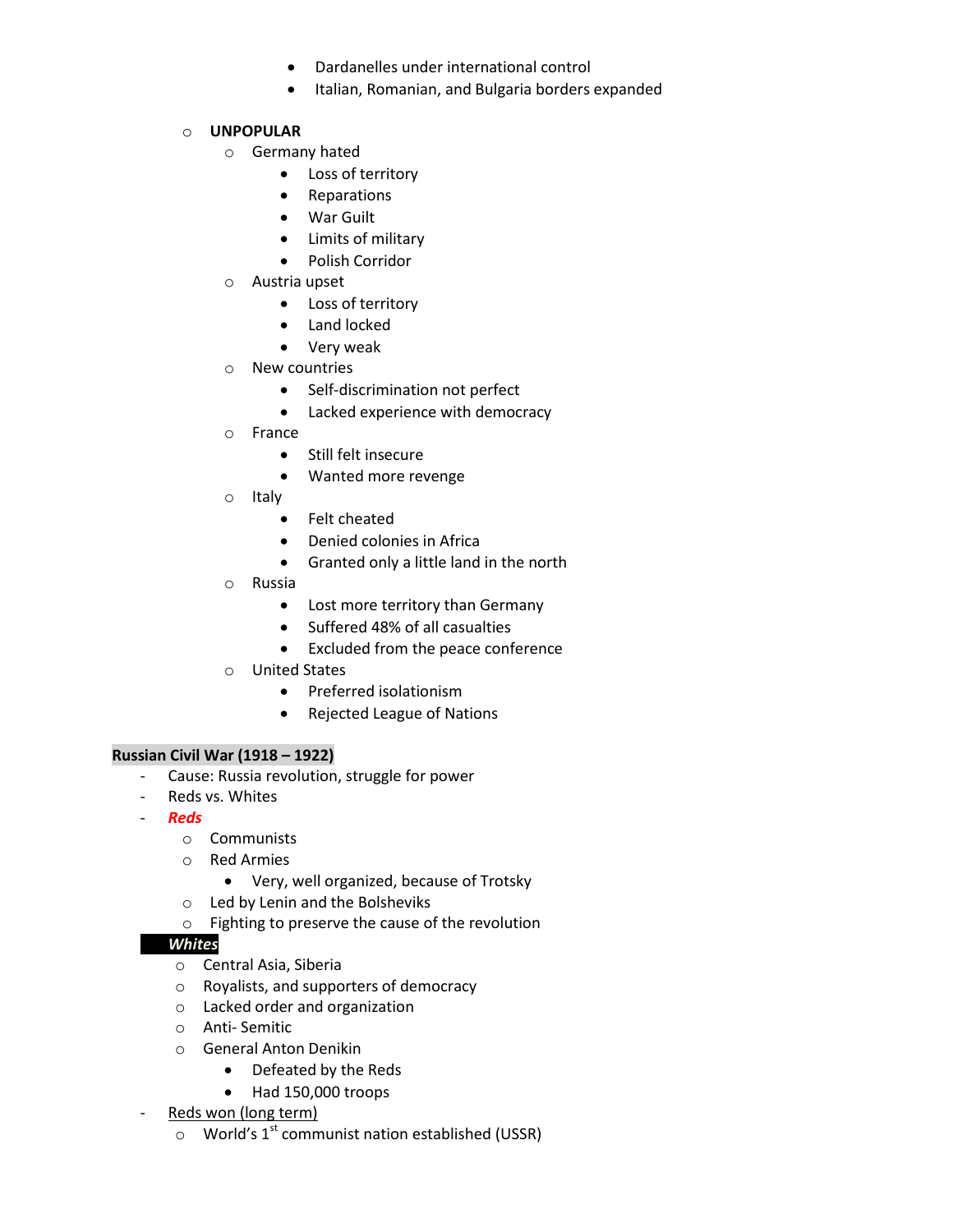#### **Spanish Civil War (1936 – 1939)**

- **Cause:** struggle for power
- Dress rehearsal for WWII
- Right vs. Left
- Right
	- o Fascists Dictatorship
	- o Nationalists
	- o Conservatives
	- o Army
	- o Church
	- o Nobles
	- o Phalange
	- o Led by Francisco Franco
- Left
	- o Republicans
	- o Loyalists
	- o Loyal to present gov.
	- o Liberals, aka "Popular Front"
	- o Socialists
	- o Communists
	- o Anarchists
	- o Unions
- Right wins
- Long- Term
	- $\circ$  Franco = dictator of Spain

#### **World War II (1939 – 1945)**

- **Cause:** aggression and appeasement
- **Invasion of the Sudetenland** 
	- o Led to Munich conference Hitler said he does not want anymore territory
- **Invasion of Poland** 
	- o September 1, 1939
	- o September 3, 1939 GB and France declared war on Germany
	- o Excuser/Lie: Poles attacked German fortifications on the border
	- o Blitzkrieg
		- War strategy of Hitler
		- "Lightning war"
		- Every force hits at the same time (1.7 millions)
	- o Poles fought back
	- o Poland fell within a few days
	- o GB and France waited, did not act

# Winter War

- o Russian offensive
- o Winter, 1939
- o Stalin attacked
	- Estonia
	- Latvia
	- Lithuania
	- Finland
- o Wanted to gain back territories
- o *USSR kicked out of League of Nations*
- o No military action from allies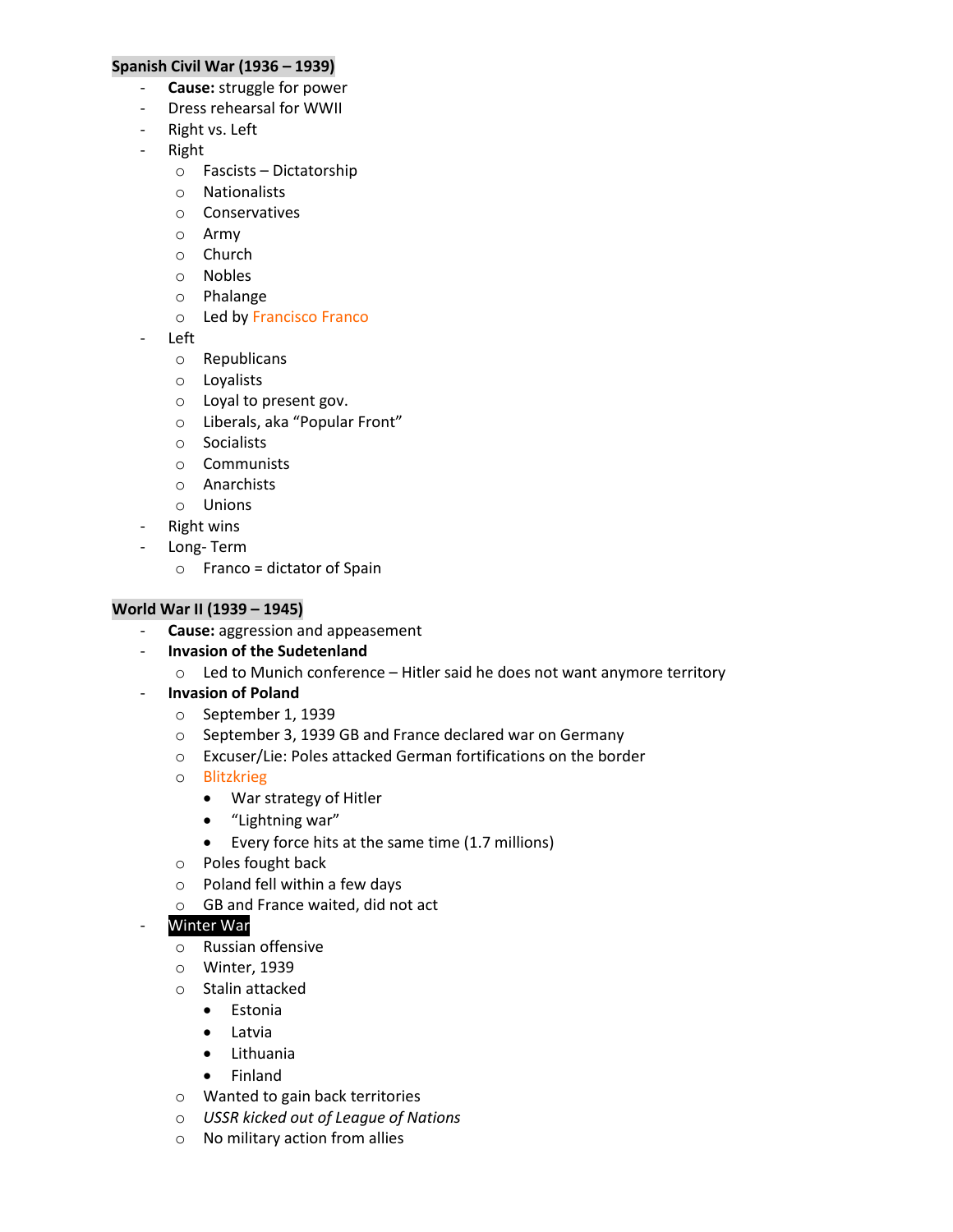# Phony War

- o War in the west
- o 6 months nothing happened
- o "Sitzkrieg"
- o April, 1940
	- Hitler attacked Norway and Denmark
	- Denmark falls immediately
	- Norway fights back, but doesn't succeed
- o Hitler later attacks
	- Belgium, Netherlands, Luxembourg
	- Wins very fast
- o Hitler attacks France
	- May 1940
	- Went around the Maginot-Line
		- **Through the Arden Forest**
	- Uses the Blitz
	- Surrounds allied forces on coast of Dunkirk
- o Hitler invades
	- Denmark, Netherlands, Belgium, Luxembourg, Norway, France

# Miracle at Dunkirk

- o Allied soldiers surrounded on the coast
- o British soldiers took their boats and crossed English Channel to save the soldiers
- o 350,000 troops saved
- o Let equipment on the shore

# **France falls**

- o Fell in less than a month
	- Defeatist psychology
- o Germans occupy northern part of France
- o Southern France = Vichy Regime
	- Set up by the Germans
	- Cooperated with the Nazis; "puppet state"
	- Led by *Marshall Petain*
	- **•** Traitors
- o Northern France
	- Put up a fight
	- Germans had to occupy
- o **Free French** 
	- French patriots (led by Charles DeGaulle)
	- Left to England
	- Wanted to overthrow the Nazis
	- Were working on a plan
- o **Resistance** 
	- French patriots stayed
	- In France Worked
	- "Underground" fought
	- From the inside
- **Battle of Britain** 
	- o **"Operation Sea Lion"**
	- $\circ$  Did not have a plan, because he thought that continent would take longer to invade
	- o Hitler does not want to send ships
	- o Hitler sent planes
	- o Germans bombed every day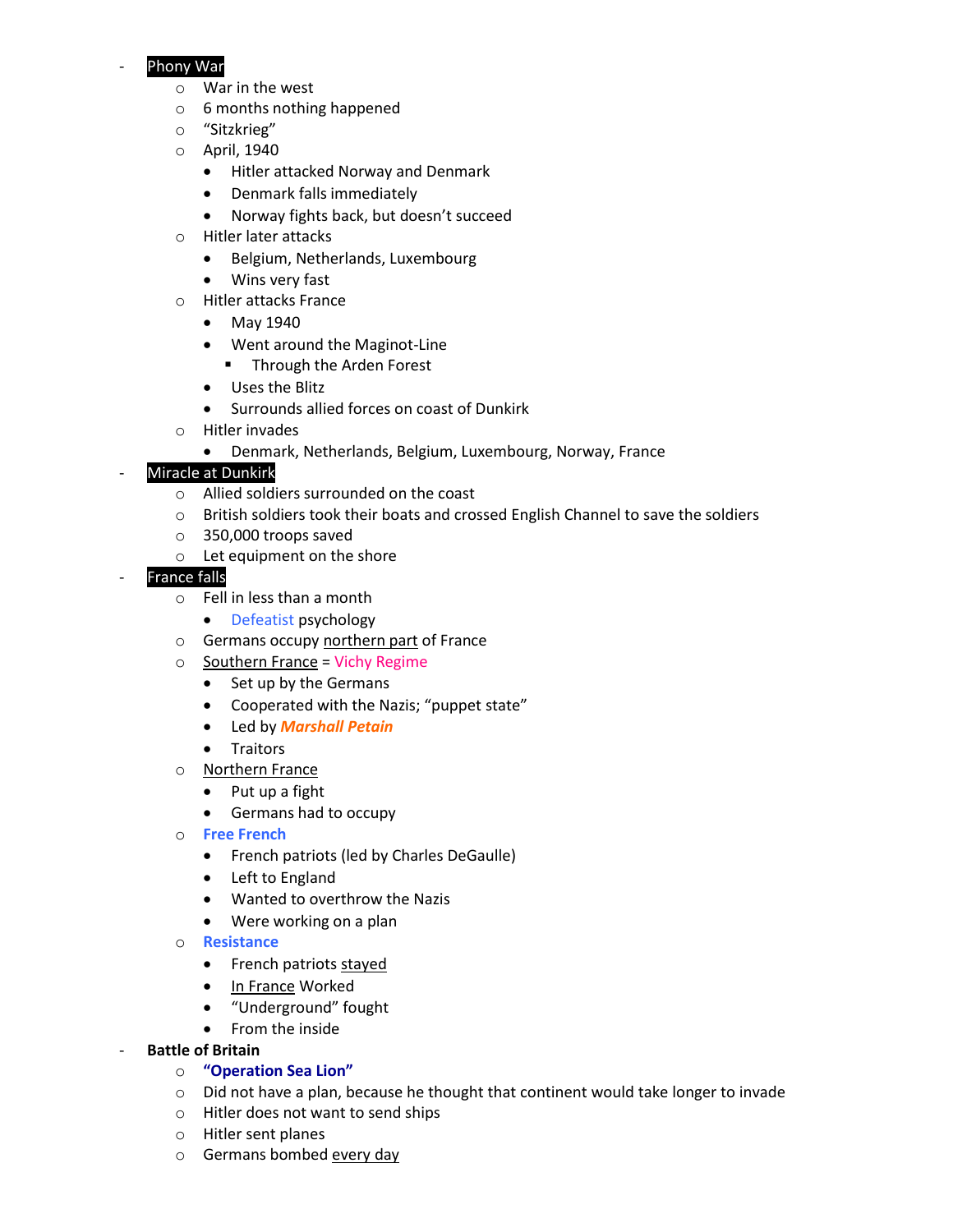- 57 days
- Major cities
- o Did not soften the British
	- Moral raised
	- Very angry
- o British able to withstand
	- Radar
	- Deciphered German secret code
	- RAF (Royal Air Force) fought in the air = well trained
	- High morale and production continued\

# o **Winston Churchill**

- Prime Minister
- Sent troops to North Africa
- o Eventually Hitler abandoned this plan
	- Due to attack on Russia

# - **Summer of 1940**

- o Germany, Austria, Czechoslovakia, Poland, Denmark, Norway, Netherlands, Belgium, Luxembourg, France, Greece,
- **1941**
	- o Bleakest year for allies
	- o Germany's peak

# - **1942 = Turning point**

- o Pacific
- o Russia
- o Africa

# - **PACIFIC**

- o **Battle of Midway**
- o June 1942
- $\circ$  Midway = American held island just NW of Hawaii
	- Half way between CA and Japan
	- Within striking distance of Hawaii
- o Japanese launched assault on Midway
	- $\bullet$  In the air
	- Americans ready
	- Fighting done by carrier based torpedo planes and dive bombers
	- Heavy losses
		- 35/41 American planes shot down
		- **4 large Japanese aircraft carriers sunk**
	- *Japanese never again went on the offensive*
- o American strategy after Midway
	- Island hoping
- **Russia** 
	- o June 1941
	- o Wants resources
		- Oil
		- Food
	- o Surprise attack
		- Had an alliance
	- o "Operation Barbarossa"
	- o Fighting two-front war
	- o As he moves eastward, Russians retreated
		- Hitler uses Blitzkrieg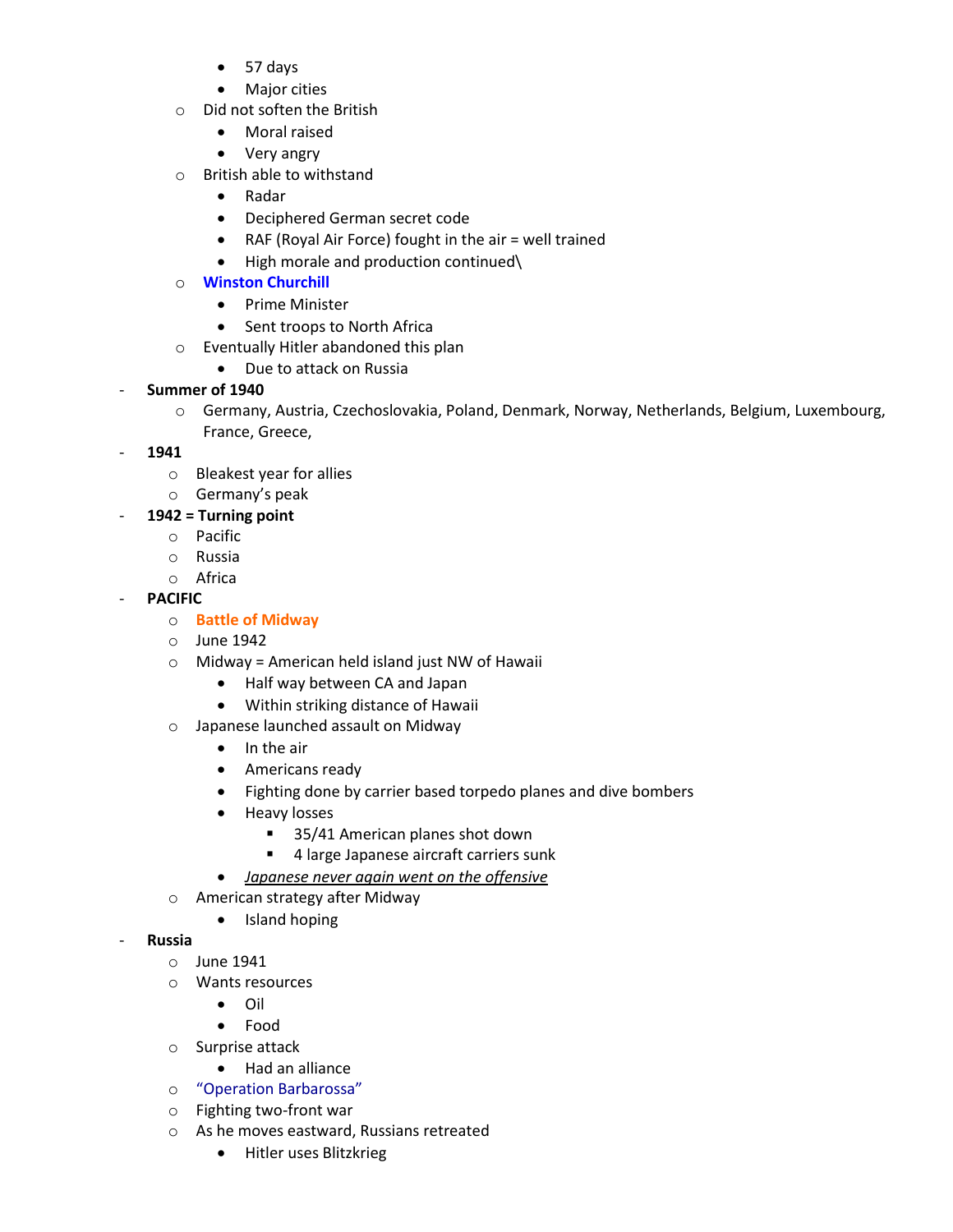- o Stop for the winter
	- Outside of Leningrad
		- 2.5 years siege of Leningrad on Volga River
- o Spring 1942: Germans resume advance
	- Main thrust at Stalingrad on Volga River
	- **To get some oil**
- o **Battle of Stalingrad**
	- Aug. 22,1942
	- Went on for 2 months
	- Russia refused to surrender
	- Led by Marshall Georgi Zhukov
- o Germans surrender in early 1943
- o Russians go on offensive
	- Push back and win Eastern Europe
	- Impose communism once they kick out Nazis

#### - **AFRICA**

- o Battle of El Alamein
	- $\bullet$  In Egypt
- o Fighting in the colonies
- o See-saw-(ed)
	- No clear winner
- o Axis
	- Base: Libya
	- Command: General Ervin Rommel
		- German tank commander
		- Leader of "Afrika Korps"
		- "Desert fox"
- o Allies
	- Base: Egypt
	- Command: General Bernard Montgomery
- o Fall 1942
	- Americans landed in Morocco and Algeria
	- Caught Germans in the middle
	- Command: Dwight David Eisenhower
	- $\blacksquare$  "Ike"
	- Rommel
		- **EXEC** Caught between Monty and Ike
- o Axis surrendered

#### - **Italy's Defeat**

- o July1943
- o Allies come through the south (Sicily)
- o British and American forces defeat Mussolini in Sicily
- o **Badoglio** takes over
	- Represented allies
	- Southern part
- o Mussolini flees
	- Executed, hung up upside down
- o Allies invaded mainland
	- Sept. 1943
	- Move North
	- Freed Rome in June 1944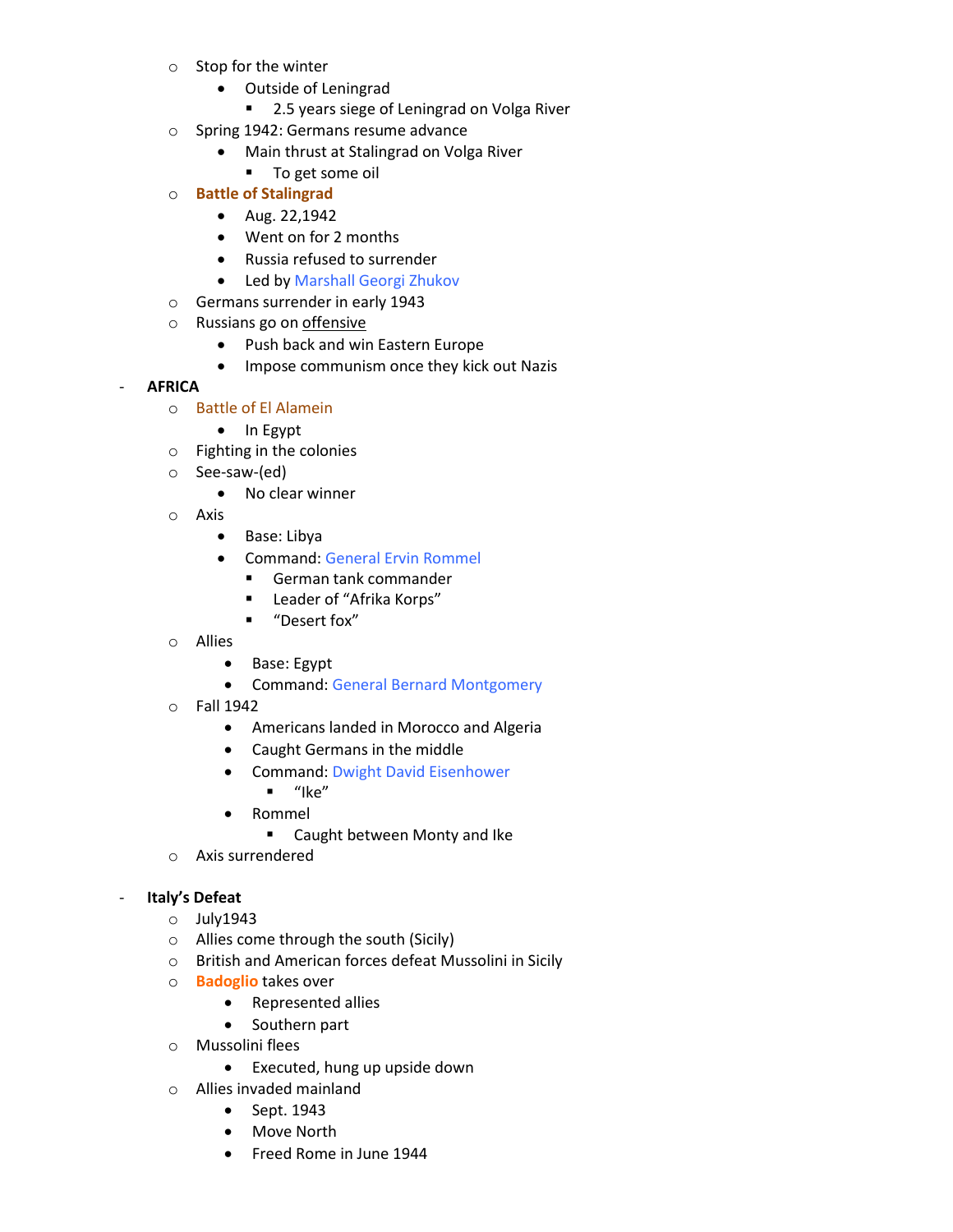- o Germans remained in control of mainland until spring of 1945
- **D – Day**
	- o France
	- o Beaches of Normandy
		- Surprise for the Germans
	- o *Opened second front*
	- o June 6, 1944
	- $\circ$  Eisenhower = commander of Allied forces
	- o Bloodbath
	- o Liberate Paris in August 1944
		- Start moving towards Germany

#### - **Allies advance/ Defeat of Germany**

- o Heavy bombing of Germany
	- $1943$
	- Factories, RP, Cities
- o **Battle of the Bulge**
	- December 1944
	- Belgium and Luxembourg
	- Final advance of the Germans
	- Final effort of Germans
	- Pushed allies back temporarily
- o April 1945
	- Americans and Soviets approaching Berlin from both sides
	- *Russians were first to go in*
	- Hitler committed suicide
	- Germany surrendered
		- **May 8, 1945**
- o No single peace conference

#### **Cold War (1945 – 1991)**

- Conflict between *"East"* and *"West"*
	- o East = Soviet Union, communist
	- o West = United States, democratic
	- o No **"HOT"** conflicts
	- o "Battles" in the UN
- Iron curtain
	- o Imaginary line that separates East from West
- Arms Race
	- o *NATO*
		- o Military alliance
			- If one is attacked everyone helps
- Warsaw Pact
	- o With **satellite** states
	- o Russia made them communist
	- Everyone was building up militaries
- Détente "the thaw" (warming of relationships)
	- o Khrushchev tried to open communications with US
	- o **S.A.L.T** talks Strategic Arms Limitations Talked
		- Problem is how they can be verified

# **Truman Doctrine**

o United States would help any nation that tried to stop communism